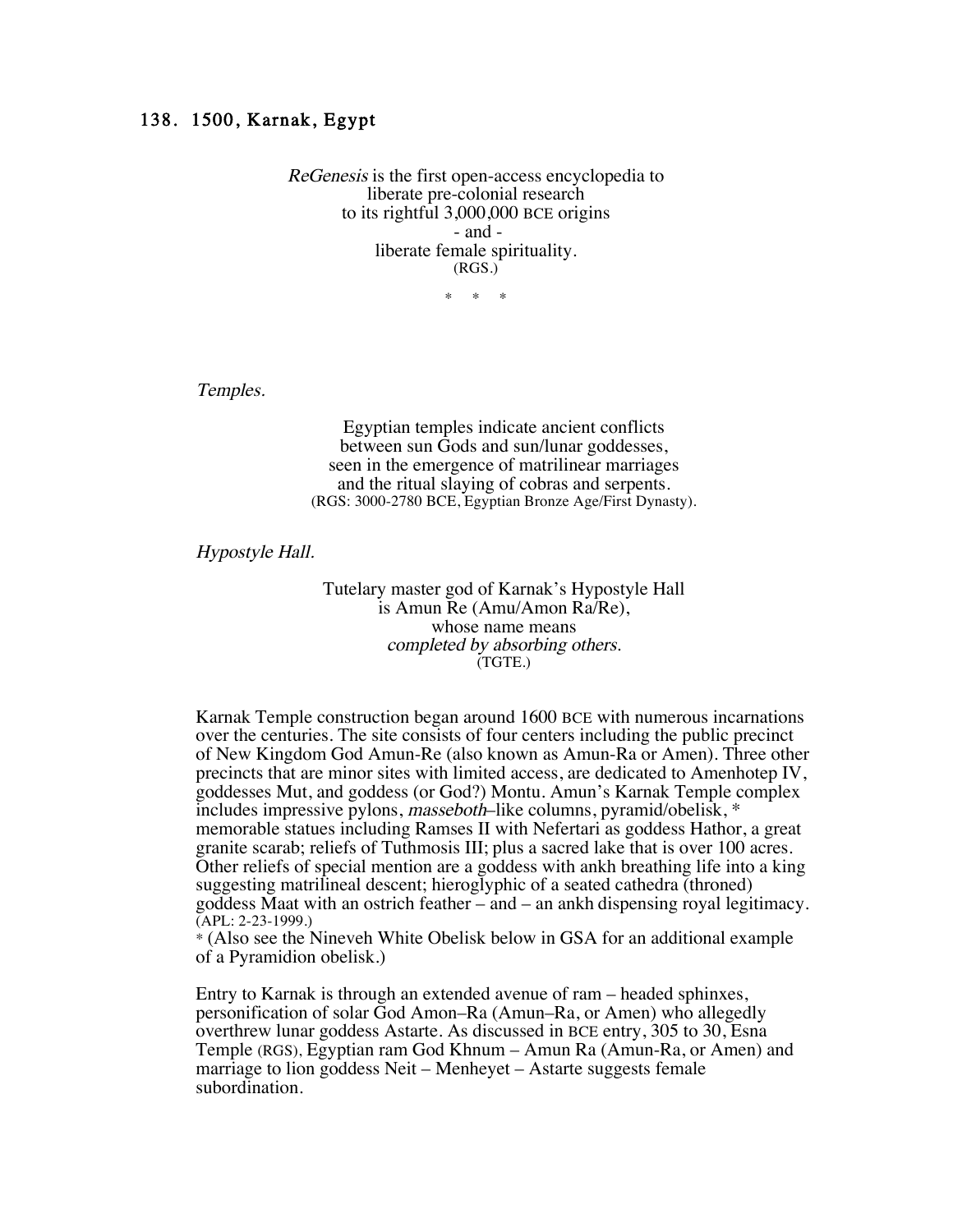God Khnum, also known as Amun Ra (translation of name Ra or Re) \* is all telling, completed by absorbing others (TGTE). The ram is not inconsistent with the meta – narrative of Khnum/Amun Ra/Re Gods and Predynastic Egyptian consorts. "Ram-headed [Khnum] Khnemu later became Khnem Ra …whose ram head symbolizes his fusion with sun god Ra" (IET: 136-137). (See GSA images below). God Khnum (Amun Ra/Re) is also associated with sun God Amon who wears the double plums: first dualities replacing star and lunar goddess Astarte.

\* Other names for Re are 'Khepri in the morning; Re [or Ra] at noon; and Atum [Atum-Re] in the evening' (RAE: 31; RGS). (RGS: 305-30 BCE, Esna Temple).

Egyptian temples indicate ancient conflicts between sun Gods and Sun/lunar goddesses, seen in the emergence of matrilinear marriages and the ritual slaying of cobras and serpents. Eventually father – right replaced mother – rite \* including Astarte's replacement by sun God Amu/Amon Ra/Re, whose name means to conceal. \*\* Such transitions and conflicts are well documented in Egypt and were later emulated by Greece and Rome such as the slaying myth of the dark chthonic powers by the God of light. Additionally, this father – right model is also illustrated in the slaying of the dragon and the serpent in neighboring cultures, such as Apollo's slaying of the oracle python at Delphi (MG: 258-9, Fig. 24). (Ireland's St. Patrick, renowned for slaying serpents also comes to mind along with Mesopotamian Marduk's ritual slaying of serpent/dragon Tiamat (RGS)).

\* Coined by Mara Keller in, The Greater Mysteries of Demeter and Persephone. Work in progress (GMDP).

\*\* Amun or Amun RA was also known as Amen, Amon, Ammon, and Amoun (RGS). (RGS: 3000-2780, Egyptian Bronze Age/First Dynasty).

Inside Karnak Temple is the towering Hypostyle Hall, a vast forest of 80-foothigh columns; and Hatshepsut's 97–foot tall rose-granite obelisk (sun dial or Astarte's masseboth), carved from a single piece of granite. (Napoleon Bonaparte took a twin of Hatshepsut's rose-granite obelisk to Paris where it resides in the Place de la Concorde.) Other Karnak sites of interest include: the White Chapel with protective vulture goddess Nekhebet (Nekhbet or Nekheb) on the cornice above entrance (BATB: 25); and Nut's sacred lake precinct of lion Goddess Mut, also called Isheru (northern Counterpoint of Sekhmet).

Included in the Karnak temple complex is Luxor Temple with the ram-headed Avenue of Sphinxes (Criosphinxes) at the temple entrance. \* The Luxor Temple complex also includes immense columns, an obelisk, and statues of Ramses II. Reliefs and hieroglyphics of special mention are: a bearded, kneeling pregnant woman on exterior wall near birthing room (Mammisi) \*\* at end of Luxor Temple. Also note six female acrobats along with other women musicians holding sistrum rattles plus dancers from the Red Chapel.

\* Guarding Sphinxes: the Egyptian sphinx is male (androsphinx), whereas the Greek sphinx is usually female. The oldest sphinx (9,500 BCE) is located near Gobekli Tepe, Anatolia.

\*\* Mammisi birthing houses, rooms, and midwifery were commonplace as "built to emphasize the divine birth of the pharaoh." (STWE: 157.)

Further Egyptian research:

Bleeker, C. J. "Isis and Hathor: Two Ancient Egyptian Goddesses." Book of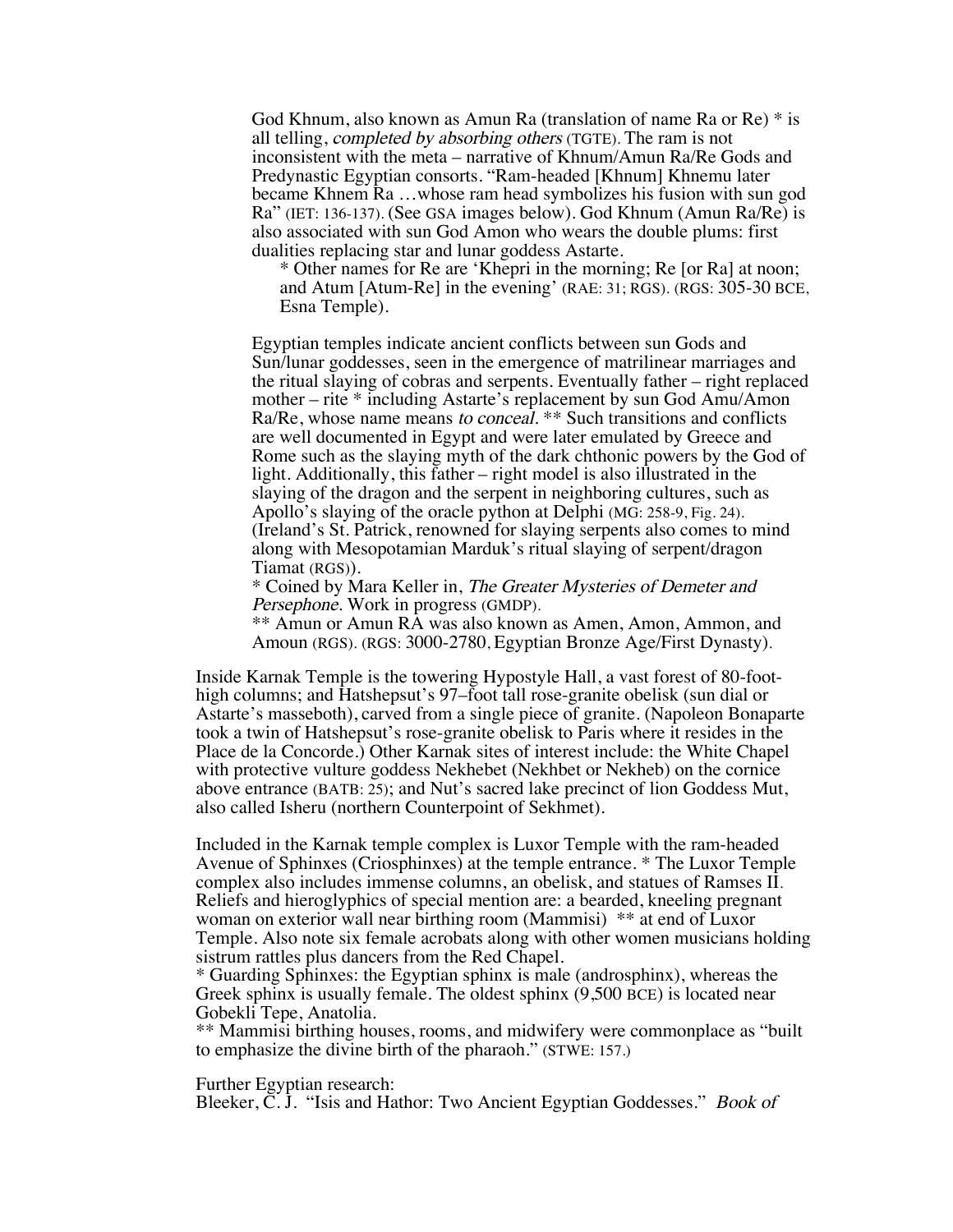The Goddess, Past and Present: An Introduction to Her Religion. Ed. Saul M. Olyan. New York, NY: Crossroads Press, 1988. 29-48. (IAH.)

- Budge, E. A. Wallace. The Gods of the Egyptians. New York, NY: Dover, 1969. (TGTE.)
	- \_\_\_\_\_\_. "Introduction." The Book of the Dead: The Hieroglyphic Transcript and Translation into English of the Papyrus of Ani. 1895. Avenel, NJ: Gramercy Books, 1994. (BD.)
- Edwards, Amelia Ann Blanford. "The Origin of Portrait Sculptures, and the History of the Ka." Egypt and Its Monuments: Pharaohs, Fellahs and Explorers. New York, NY: Harper & Bros., 1891. 113-156. (OPS.)
- Erman, Adolf. Life in Ancient Egypt. 1894. Tran. H. M. Tirard. London, England: Constable Publications, 1971. (LIAE.)
- Hornung, Erik. Conceptions of God in Ancient Egypt: The One and the Many. Ithaca, NY: Cornell University Press, 1982. (CGA.)
- Lubell, Winifred Milius. "Temples of the Great Goddess." Heresies: A Feminist Publication on Art and Politics. (Revised Edition). 2.1, Issue 5 (1982): 32-39. (TGG.)
- Lesko, Barbara S. The Remarkable Women of Ancient Egypt. Providence, RI: BC Scribe, 1987. (RW.)
	- \_\_\_\_\_. Ed. Women's Earliest Records: From Ancient Egypt and Western Asia. Atlanta, GA: Scholars Press, 1989. (WER.)
	- .. The Great Goddesses of Egypt. Norman, OK: University of Oklahoma Press, 1999. (GGOE.)
- Showerman, Grant. The Great Mother of the Gods. 1902. Chicago, IL: Argonaut, 1969. (GMG.)
- Witt, Reginald Eldred. *Isis in the Graeco-Roman World.* (*Isis in the Ancient* World.) Ithaca, NY: Cornell University Press, 1971. (IG.)

IMAGE: MAP OF KARNAK TEMPLE COMPLEX: LUXOR, EGYPT. PHOTO: © GSA. DESCRIPTION: ILLUSTRATED MAP OF KARNAK TEMPLE COMPLEX DEDICATED TO NEW KINGDOM DEITY, AMUN-RA, LUXOR, EGYPT. SLIDE LOCATION EGYPT, SHEET 21, ROW 1, SLEEVE 4, SLIDE #69, BCE. CO\_EGY\_S21\_R1\_SL4\_S69.jpg SHOT ON LOCATION: KARNAK TEMPLE COMPLEX: LUXOR, EGYPT. NOTE 1: FIELDWORK PROJECT 1989.

IMAGE: AERIAL MAP OF KARNAK TEMPLE COMPLEX: LUXOR, EGYPT. PHOTO: © GSA. DESCRIPTION: AERIAL MAP OF KARNAK TEMPLE COMPLEX. SLIDE LOCATION EGYPT, SHEET 21, ROW 2, SLEEVE 4, SLIDE #70B, 1600 BCE. CO\_EGY\_S21\_R2\_SL4\_S70B.jpg

SHOT ON LOCATION: KARNAK TEMPLE COMPLEX: LUXOR, EGYPT. NOTE 1: KARNAK TEMPLE INCLUDES A COMPLEX OF PYLONS, COLUMNS, OBELISKS, STATUES, AND LAKES EQUALING MORE THAN 100 ACRES. NOTE 2: FIELDWORK PROJECT 1989.

IMAGE: RAM–HEADED SPHINXES AT KARNAK TEMPLE ENTRANCE: KARNAK, EGYPT.

PHOTO: © GSA. DESCRIPTION: AVENUE OF KARNAK'S RAM–HEADED SPHINX, PERSONIFICATION OF AMON–RA SOLAR GOD WHO OVERTHREW LUNAR GODDESS ASTARTE.

ON SLIDE LOCATION EGYPT, SHEET 22, ROW 1, SLEEVE 2, SLIDE #74C, BCE. CO\_EGY\_S22\_R1\_SL2\_S74C.jpg

SHOT ON LOCATION: KARNAK TEMPLE COMPLEX: LUXOR, EGYPT. NOTE 1: FIELDWORK PROJECT 1989.

IMAGE: KHNUM AND NEITH: ESNA TEMPLE, EGYPT.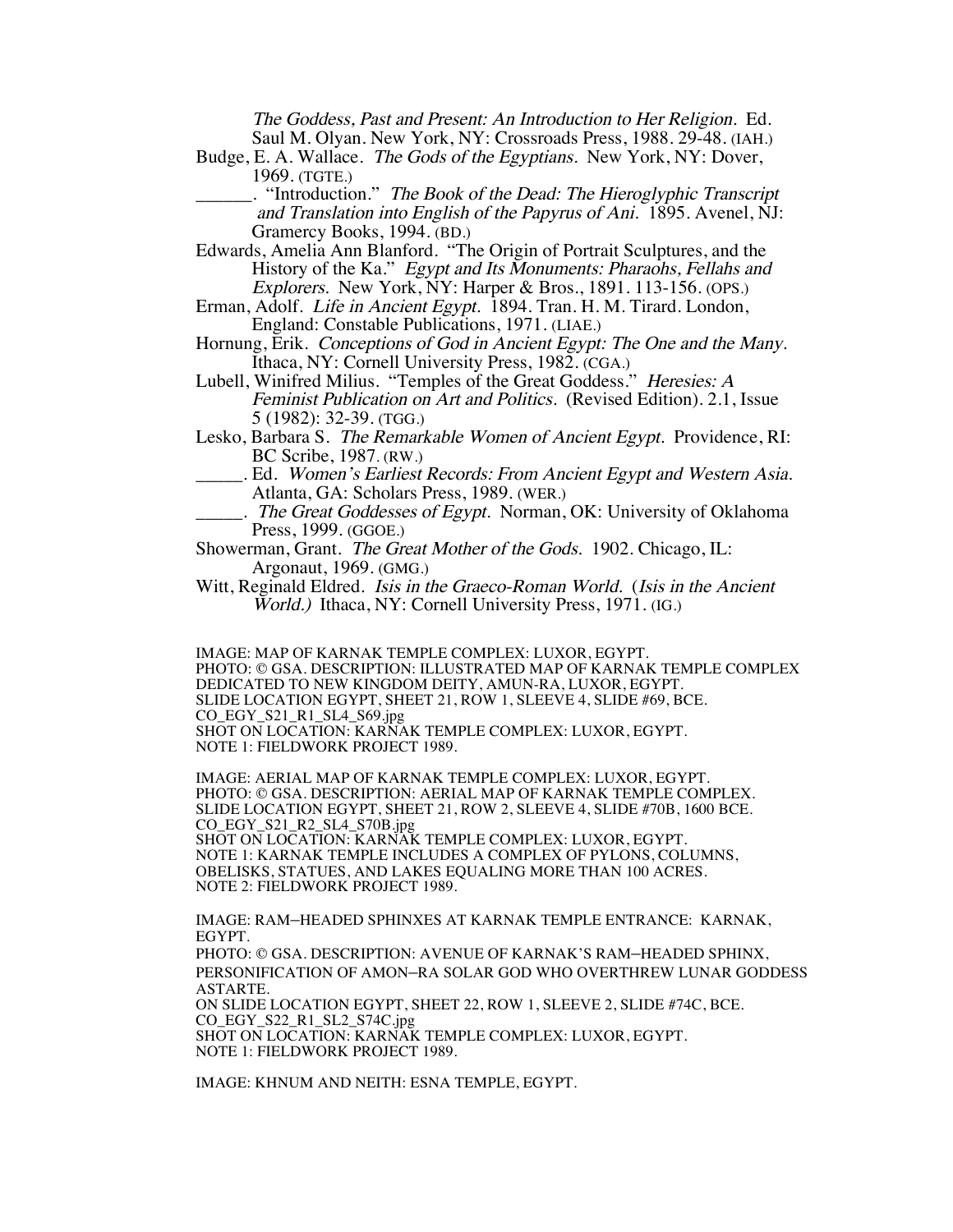PHOTO: © GSA. DESCRIPTION: RAM GOD KHNUM (OR SUN GOD AMON WITH DOUBLE PLUMS) \* AND NEITH (ALSO LION GODDESS MENHEYET OR SESHAT), ESNA TEMPLE, EGYPT.

ON SLIDE LOCATION EGYPT, SHEET 20, ROW 1, SLEEVE 1, SLIDE #57A, BCE. CO\_EGY\_S20\_R1\_SL1\_S57A.jpg

SHOT ON LOCATION: ESNA TEMPLE, EGYPT.

NOTE 1: \* RAM GOD KHNUM (AMUN RA/RE) OR SUN GOD AMON WITH DOUBLE PLUMS: TEMPLE SUGGESTS FIRST DUALITIES WHICH REPLACED LUNAR STAR GODDESS ASTARTE WITH A SUN GOD.

NOTE 2: "NEITH WAS ALSO KNOWN AS UTU THE GREAT ONE. AS UTU, SHE IS CREDITED FOR HAVING BIRTHED GOD RA (FE: 94-95; RGS)." NOTE 3: FIELDWORK PROJECT 1989.

IMAGE: HATSHEPSUT'S ROSE-GRANITE OBELISK: KARNAK TEMPLE, EGYPT. PHOTO: © GSA. DESCRIPTION: HATSHEPSUT'S 97-FOOT TALL ROSE-GRANITE OBELISK SUN DIAL (OR ASTARTE'S MASSEBAH), CARVED FROM A SINGLE PIECE OF STONE.

SLIDE LOCATION EGYPT, SHEET 22, ROW 1, SLEEVE 4, SLIDE #74E, BCE. CO\_EGY\_S22\_R1\_SL4\_S74E.jpg

SHOT ON LOCATION: KARNAK TEMPLE COMPLEX: EGYPT. NOTE 1: NAPOLEON BONAPARTE TOOK A TWIN OF HATSHEPSUT'S ROSE-GRANITE OBELISK TO PARIS WHERE IT RESIDES IN THE PLACE DE LA CONCORDE. NOTE 2: FIELDWORK PROJECT 1989.

IMAGE: WHITE OBELISK: NINEVEH, MESOPOTAMIA. PHOTO: © GSA. NINEVEH WHITE OBELISK, TEMPLE OF ISHTAR, MESOPOTAMIA. SLIDE LOCATION NEAR EAST, SHEET 10, ROW 2, SLEEVE 3, SLIDE #20, BCE. CU\_NEA\_S10\_R2\_SL3\_S20.jpg SHOT ON LOCATION: BRITISH MUSEUM: LONDON, ENGLAND. NOTE 1: FIELDWORK PROJECT 1998-2002.

IMAGE: DESCRIPTION OF WHITE OBELISK: NINEVEH, MESOPOTAMIA. PHOTO: © GSA. DESCRIPTION OF NINEVEH WHITE OBELISK, TEMPLE OF ISHTAR, MESOPOTAMIA. SLIDE LOCATION NEAR EAST, SHEET 10, ROW 1, SLEEVE 5, SLIDE #17, BCE. CU\_NEA\_S10\_R1\_SL5\_S17.jpg SHOT ON LOCATION: BRITISH MUSEUM: LONDON, ENGLAND. NOTE 1: FIELDWORK PROJECT 1998-2002.

IMAGE: GREAT HYPOSTYLE HALL AT AMUN'S TEMPLE: KARNAK, EGYPT. PHOTO: © GSA. DESCRIPTION: AMUN'S TEMPLE INC. GREAT HYPOSTYLE HALL, VAST FOREST OF 80-FOOT–TALL COLUMNS AND WITH STONE LATTICE WINDOW, KARNAK, EGYPT.

ON SLIDE LOCATION EGYPT, SHEET 22, ROW 3, SLEEVE 4, SLIDE #74O, 1550-1190 BCE.

CO\_EGY\_S22\_R3\_SL4\_S74O.jpg

SHOT ON LOCATION: AMMON OR AMUN'S TEMPLE: KARNAK, EGYPT. NOTE 1: "AKHENATEN OVERTURNED THE OLD GODS AND GODDESSES, INCLUDING THE PRIMARY GOD, AMUN (ALSO CALLED AMEN, AMON, AMMON, AND AMOUN) (RGS: 1391-1335, AKHENATEN, HERETIC PHARAOH OF EGYPT)." NOTE 2: FIELDWORK PROJECT 1989.

IMAGE: EGYPTIAN SUN GOD RA AT HATSHEPSUT'S TEMPLE: LUXOR, EGYPT. DESCRIPTION: STANDING SUN GOD RA, "COMPLETED BY ABSORBING OTHERS." (TGTE.) ON SLIDE LOCATION EGYPT, SHEET 32, ROW 2, SLEEVE 2 SLIDE #194. BCE. CO\_EGY\_S32\_R2\_SL2\_S194.jpg SHOT ON LOCATION: IN THE PUNT COLONNADE AT HATSHEPSUT TEMPLE IN THE WEST BANK VALLEY OF QUEENS: LUXOR, EGYPT. NOTE 1: "PUNT IS THE MODERN COAST OF ERITREA AND SOMALIA (BWA: 79)." NOTE 2: "NEITH WAS ALSO KNOWN AS UTU THE GREAT ONE. AS UTU, SHE IS

CREDITED FOR HAVING BIRTHED GOD RA (FE: 94-95; RGS)." NOTE 3: FIELDWORK PROJECT 1989.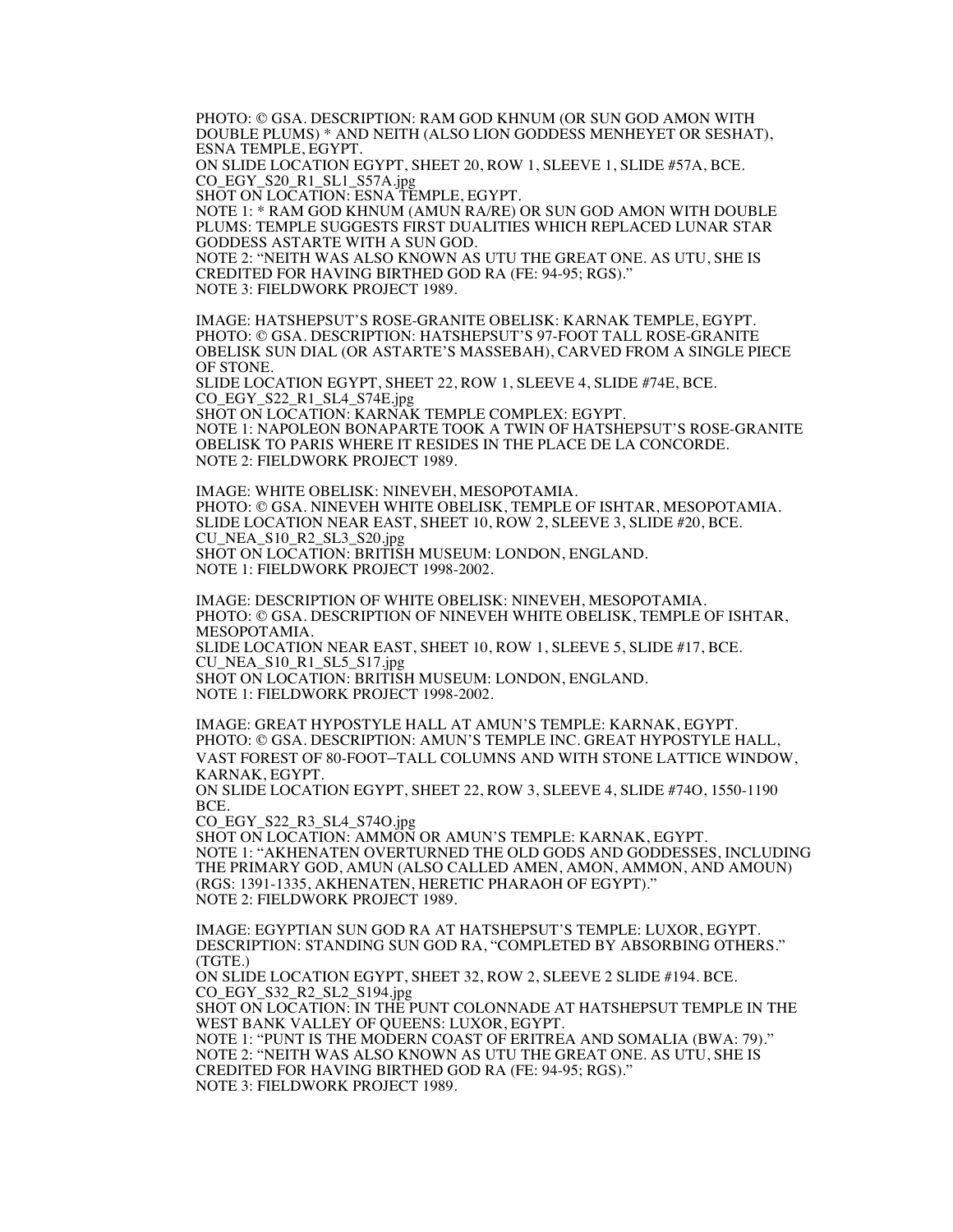IMAGE: EGYPTIAN SUN GOD RA AT HATSHEPSUT'S TEMPLE: LUXOR, EGYPT. DESCRIPTION: DETAILS OF STANDING SUN GOD RA, "COMPLETED BY ABSORBING OTHERS." (TGTE.)

ON SLIDE LOCATION EGYPT, SHEET 32, ROW 2, SLEEVE 3, SLIDE 195. BCE. CO\_EGY\_S32\_R2\_SL2\_S195.jpg

SHOT ON LOCATION: IN THE PUNT COLONNADE AT HATSHEPSUT TEMPLE IN THE WEST BANK VALLEY OF QUEENS: LUXOR, EGYPT.

NOTE 1: "PUNT IS THE MODERN COAST OF ERITREA AND SOMALIA (BWA: 79)." NOTE 2: "NEITH WAS ALSO KNOWN AS UTU THE GREAT ONE. AS UTU, SHE IS CREDITED FOR HAVING BIRTHED GOD RA (FE: 94-95; RGS)." NOTE 3: FIELDWORK PROJECT 1989.

IMAGE: RAMESES II WITH NEFERTARI AS GODDESS HATHOR: KARNAK, EGYPT. PHOTO: © GSA. DESCRIPTION: STATUE OF RAMESES II WITH NEFERTARI (HATHOR), KARNAK, EGYPT. SLIDE LOCATION EGYPT, SHEET 22, ROW 2, SLEEVE 2, SLIDE #74H, BCE. CO\_EGY\_S22\_R2\_SL2\_S74H.jpg SHOT ON LOCATION: KARNAK TEMPLE: EGYPT. NOTE 1: FIELDWORK PROJECT 1989.

IMAGE: GREAT GRANITE SCARAB: KARNAK, EGYPT. PHOTO: © GSA. DESCRIPTION: GREAT GRANITE SCARAB ON PLINTH BY AMENHOTEP III DEDICATED TO ATUM, SUN GOD RE. SELF – CREATION. KARNAK, EGYPT. ON SLIDE LOCATION EGYPT, SHEET 23, ROW 1, SLEEVE 3, SLIDE #82C, BCE.

CO\_EGY\_S23\_R1\_SL3\_S82C.jpg SHOT ON LOCATION: OPEN AIR MUSEUM: KARNAK, EGYPT. NOTE 1: FIELDWORK PROJECT 1989.

IMAGE: BUST OF GOD AMON OR AMMON: AMARNA, EGYPT. PHOTO: © GSA. DESCRIPTION: IN AMARNA, AKHENATEN OVERTURNED GOD AMON OR AMMON AND REPLACED WITH SUN GOD ATEN, EGYPT. ON SLIDE LOCATION RE-GENESIS PHASE 1, SHEET 1, ROW 2, SLEEVE 2, SLIDE #15, BCE. IT\_RPO\_S1\_R2\_SL2\_S15.jpg

SHOT ON LOCATION: BRITISH MUSEUM: LONDON, ENGLAND. NOTE 1: "GOD, AMUN IS ALSO KNOWN AS AMEN, AMON, AMMON, AND AMOUN (RGS)." NOTE 2: EXISTING SITES, STATUES AND HIEROGLYPHICS OF AMON WERE DESECRATED OR DESTROYED. (SOURCE: ENTRY ABOVE.) NOTE 3: ALSO SEE, RGS: 1391-1335, AKHENATEN, HERETIC PHARAOH OF EGYPT. NOTE 4: FIELDWORK PROJECT 1998.

IMAGE: CHAPEL OF AMENHOTEP I: KARNAK, EGYPT. PHOTO: © GSA. DESCRIPTION: ALABASTER CHAPEL (TEMPLE REMAINS) OF AMENHOTEP I, LOCATED IN THE REAR GARDEN PRECINCT OF GODDESS (OR GOD?) MONTU, KARNAK, EGYPT. SLIDE LOCATION EGYPT, SHEET 23, ROW 2, SLEEVE 4, SLIDE #86, BCE. CO\_EGY\_S23\_R2\_SL4\_S86.jpg SHOT ON LOCATION: CHAPEL OF AMENHOTEP I: KARNAK, EGYPT. NOTE 1: RE. AMENHOTEP I. OF THE 42 [EGYPTIAN] MEDICAL BOOKS, THE MOST SIGNIFICANT IS THE EBERS PAPYRUS (OR THE EDWIN SMITH PAPYRUS). DATING FROM THE REIGN OF AMENHOTEP I (1526-1505 BCE), THE SCRIPT INCLUDES GONORRHEA, CONTRACEPTION, ASSISTANCE IN CHILDBIRTH, AND WHAT IS THOUGHT TO BE CANCER – CALLED THE 'EATING IN THE WOMB' (RGS). (SOURCE: ENTRY ABOVE.) NOTE 2: FIELDWORK PROJECT 1989. PHOTO NOTE: NO CODING ON SLIDES, CHRISI KARVONIDES' TEAM.

IMAGE: NEKHBET AT WHITE CHAPEL: KARNAK, EGYPT. PHOTO: © GSA. DESCRIPTION: WHITE CHAPEL WITH VULTURE GODDESS, NEKHBET ON CORNICE ABOVE ENTRANCE, KARNAK, EGYPT. ON SLIDE LOCATION EGYPT, SHEET 25, ROW 2, SLEEVE 4, SLIDE #106, BCE.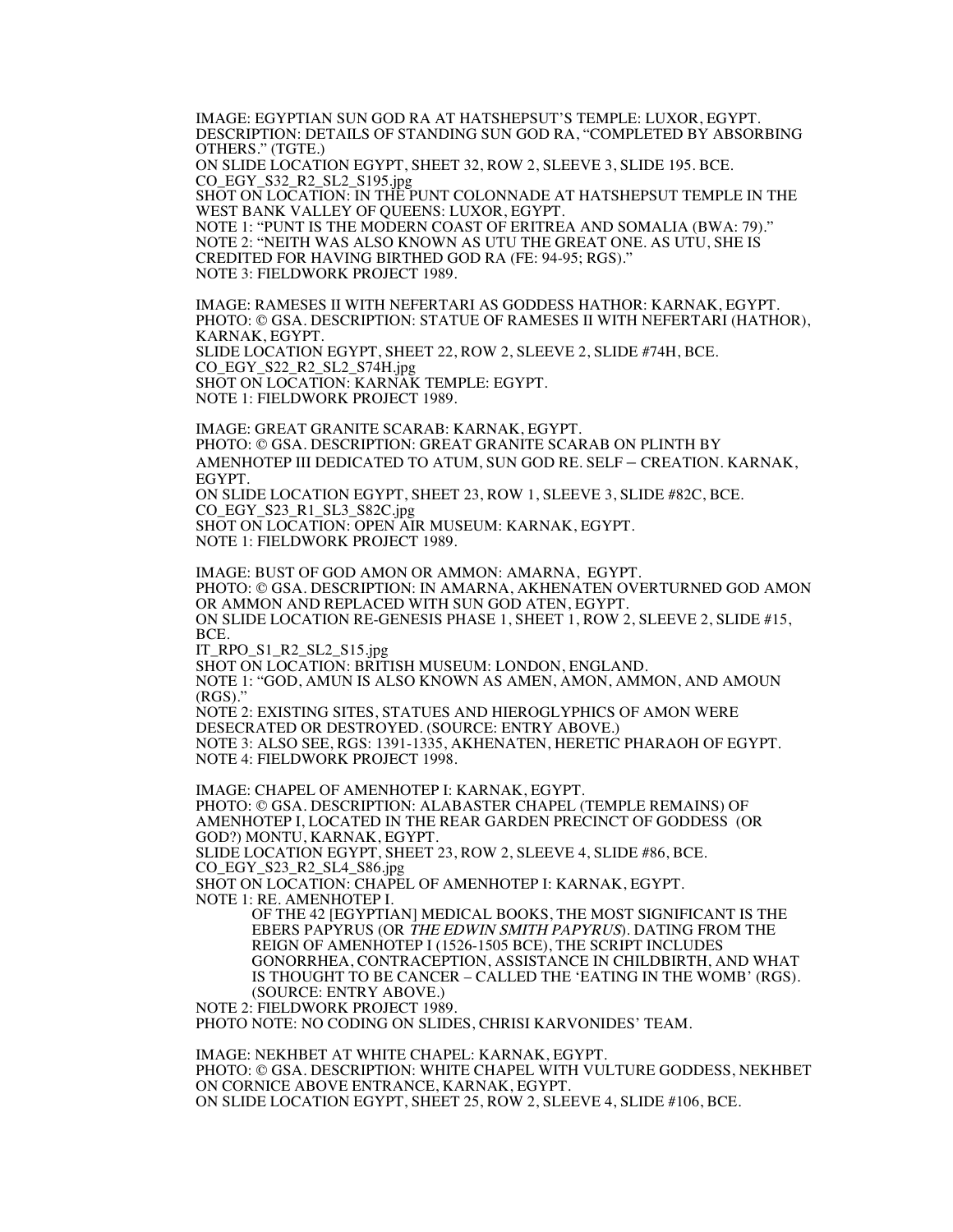CO\_EGY\_S25\_R2\_SL4\_S106.jpg

ON LOCATION: OPEN AIR MUSEUM: KARNAK, EGYPT.

NOTE 1:

THE VULTURE GODDESS WHO CAME TO BE REGARDED AS THE PROTECTIVE DEITY OF UPPER EGYPT WAS CALLED NEKHBET: THE OFFICIAL PROTECTRESS OF THE NORTH WAS THE SERPENT GODDESS BUTO WHO IS OFTEN RE-PRESENTED AS A WINGED COBRA (BATB: 25).

NOTE 2:

FOR FURTHER VULTURE REFERENCE, SEE VULTURE BIRD DEITY NEKHBET (NECHBET, NEKHEBIT HÜYÜK IN,

1) RGS: 7250-6150, ÇATAL HÜYÜK, (ANATOLIA) CENTRAL TURKEY;

2) RGS: 2300-2100, EDFU, EGYPT; AND

3) RGS: 1500, KARNAK, EGYPT.

NOTE 3: FIELDWORK PROJECT 1986.

IMAGE: VULTURE GODDESS NEKHEBET AT THE WHITE CHAPEL: KARNAK, EGYPT. PHOTO: © GSA. DESCRIPTION: CLOSE-UP OF VULTURE GODDESS NEKHBET ON THE CORNICE ABOVE THE FRONT ENTRY TO THE WHITE CHAPEL, KARNAK, EGYPT. SLIDE LOCATION EGYPT, SHEET 25, ROW 4, SLEEVE 3, SLIDE #109D, BCE.

CO\_EGY\_S25\_R4\_SL3\_S109D.jpg

SHOT ON LOCATION: OPEN AIR MUSEUM: KARNAK, EGYPT.  $NOTE$  1.

THE VULTURE GODDESS WHO CAME TO BE REGARDED AS THE PROTECTIVE DEITY OF UPPER EGYPT WAS CALLED NEKHBET: THE OFFICIAL PROTECTRESS OF THE NORTH WAS THE SERPENT GODDESS BUTO WHO IS OFTEN RE-PRESENTED AS A WINGED COBRA (BATB: 25).

NOTE 2:

FOR FURTHER VULTURE REFERENCE, SEE VULTURE BIRD DEITY NEKHBET (NECHBET, NEKHEBIT) IN:

A) RGS: 7250-6150, ÇATAL HÜYÜK, (ANATOLIA) CENTRAL TURKEY;

B) RGS: 2300-2100, EDFU, EGYPT; AND

C) RGS: 1500, KARNAK, EGYPT.

NOTE 3: FIELDWORK PROJECT 1986.

IMAGE: TUTHMOSIS III AT KARNAK TEMPLE COMPLEX: LUXOR, EGYPT. PHOTO: © GSA. DESCRIPTION TUTHMOSIS III, EGYPT WEARING ATEF CROWN, RELIEF FROM TEMPLE OF AMUN AT DEIR-EL-BAHARI NOW ON DISPLAY AT KARNAK TEMPLE COMPLEX, LUXOR, EGYPT.

ON SLIDE LOCATION EGYPT, SHEET 23, ROW 1, SLEEVE 2, SLIDE #82B, BCE. CO\_EGY\_S23\_R1\_SL2\_S82B.jpg

SHOT ON LOCATION: KARNAK TEMPLE COMPLEX: LUXOR, EGYPT. NOTE 1: FIELDWORK PROJECT 1989.

IMAGE: LIGHT & SOUND EVENT OF NUT'S SACRED LAKE AT KARNAK TEMPLE COMPLEX: LUXOR, EGYPT.

PHOTO: © GSA. DESCRIPTION LIGHT & SOUND EVENT OF NUT'S SACRED LAKE AND PRECINCT OF LION GODDESS MUT, ALSO CALLED ISHERU (NORTHERN COUNTERPOINT SEKHMET) AT KARNAK TEMPLE COMPLEX, LUXOR, EGYPT. ON SLIDE LOCATION EGYPT, SHEET 23, ROW 4, SLEEVE 5, SLIDE #86K, BCE. CO\_EGY\_S23\_R4\_SL5\_S86K.jpg

SHOT ON LOCATION: KARNAK TEMPLE COMPLEX: LUXOR, EGYPT. NOTE 1: NUT WAS ONE OF THE EGYPTIAN TRINITY GODDESSES THAT ALSO INCLUDED ISIS AT PHILAE IN THE NORTH AND HATHOR AT DENDERA IN THE SOUTH.

NOTE 2: ALSO MUT (THEBES' PRIMARY GODDESS) WAS AMON'S WIFE (CONSORT), THE CATHEDRA-POWER BEHIND HIS THRONE. NOTE 3: FIELDWORK PROJECT 1989.

PHOTO NOTE: NO CODING ON SLIDES, CHRISI KARVONIDES' TEAM.

IMAGE: MUT 'S TEMPLE: KARNAK, EGYPT. PHOTO: © GSA. DESCRIPTION: LION DEITY MUT'S SACRED LAKE AT KARNAK, EGYPT. SLIDE LOCATION EGYPT, SHEET 26, ROW 3, SLEEVE 3, SLIDE #113L, BCE. CO\_EGY\_S26\_R3\_SL3\_S113L.jpg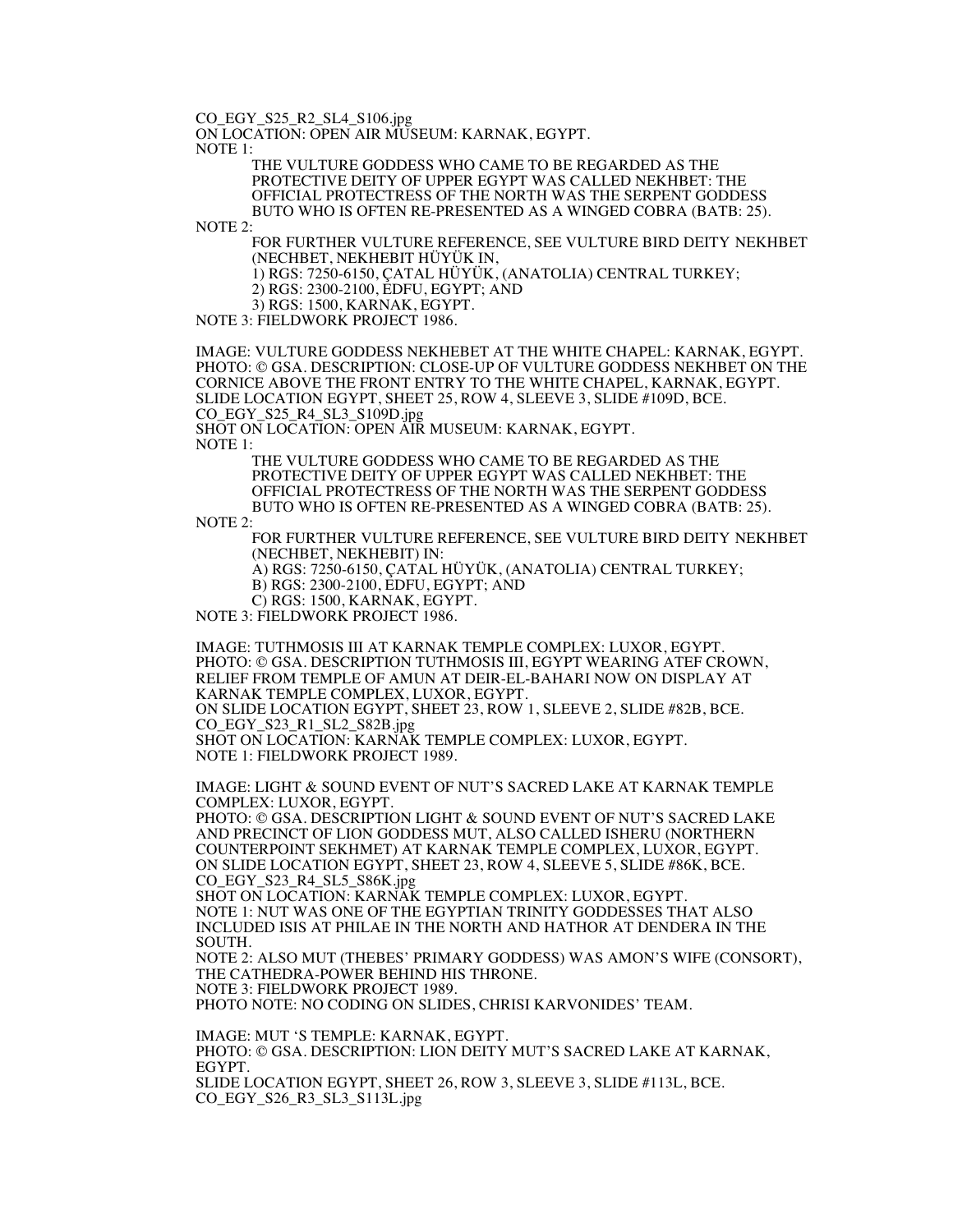SHOT ON LOCATION: AMMON OR AMUN'S TEMPLE: KARNAK, EGYPT. NOTE 1: IN ADDITION TO HATHOR, HATSHEPSUT ALSO ALIGNED HERSELF WITH SEKHMET AND THE PRIMAL MOTHER GODDESS MUT, LATER KNOWN AS MUT-NEKHBET. (SOURCE: ENTRY ABOVE.) NOTE 2: FIELDWORK PROJECT 1998.

IMAGE: ANKH, OPEN AIR MUSEUM: KARNAK, EGYPT. PHOTO: © GSA. DESCRIPTION: HIEROGLYPHIC IMAGE OF GODDESS WITH ANKH BREATHING LIFE INTO A KING, SUGGESTING MATRILINEAL DESCENT, THEREFORE IMPARTING BOTH LEGITIMACY AND DIVINITY TO THE ROYAL THRONE, KARNAK, EGYPT.

SLIDE LOCATION EGYPT, SHEET 25, ROW 1, SLEEVE 2, SLIDE #94D, BCE. CO\_EGY\_S25\_R1\_SL2\_S94D.jpg

SHOT ON LOCATION: OPEN AIR MUSEUM: KARNAK, EGYPT.

NOTE 1: INCLUDED IN AN ICONOGRAPHIC INTERPRETATION OF A GODDESS WITH AN ANKH IS HIEROS GAMOS. (APL: 2-23-1999.)

NOTE 2: "THE HIEROS GAMOS FROM WHENCE A ROYAL SOVEREIGN GETS HIS [OR HER] POWER AND THIS IS THE GODDESS HERSELF (APL: 2-23-1999)." NOTE 3: FIELDWORK PROJECT 1989.

IMAGE: SEATED LAW–GIVER GODDESS MAAT: KARNAK, EGYPT. PHOTO: © GSA. DESCRIPTION: HIEROGLYPHIC IMAGE OF SEATED CATHEDRA GODDESS MAAT WITH OSTRICH FEATHER AND ANKH (FEMALE SYMBOL OF ETERNAL LIFE – OR – BREATH OF LIFE). SLIDE LOCATION EGYPT, SHEET 24, ROW 3, SLEEVE 4, SLIDE #86Y, BCE. CO\_EGY\_S24\_R3\_SL4\_S86Y.jpg SHOT ON LOCATION: OPEN AIR MUSEUM: KARNAK, EGYPT. NOTE 1: "AN ICONOGRAPHIC INTERPRETATION OF THE CATHEDRA (THRONE) GODDESS MAAT INCLUDES HIEROS GAMOS (APL: 2-23-1999)." NOTE 2: "THE HIEROS GAMOS FROM WHENCE A ROYAL SOVEREIGN GETS HIS [OR HER] POWER AND THIS IS THE GODDESS HERSELF (APL: 2-23-1999)." NOTE 3: AS NOTED IN RE-GENESIS, 1999 (RG: 29, 44), THESE 'THRONED' GODDESSES [SUCH AS MAAT] WERE ENVISIONED AND SUBSEQUENTLY NAMED, CATHEDRA GODDESSES.

NOTE 4: FIELDWORK PROJECT 1989. PHOTO NOTE: ALSO MAAT, SLIDE LOCATION = EGYPT, SHEET 24, ROW 4, SLEEVE 1, SLIDE #90, BCE. CO\_EGY\_S24\_R4\_SL1\_S90.jpg PHOTO NOTE: ALSO MAAT, SLIDE LOCATION EGYPT, SHEET 24, ROW 4, SLEEVE 2, SLIDE #90A, CO\_EGY\_S24\_R4\_SL2\_S90A.jpg

IMAGE: HIEROGLYPHIC IMAGE OF CATHEDRA GODDESS MAAT: KARNAK, EGYPT. PHOTO: © GSA. DESCRIPTION: HIEROGLYPHIC IMAGE OF SEATED CATHEDRA GODDESS MAAT WITH OSTRICH FEATHER AND ANKH (FEMALE SYMBOL OF ETERNAL LIFE – OR – BREATH OF LIFE). SLIDE LOCATION EGYPT, SHEET 24, ROW 4, SLEEVE 1, SLIDE #90, BCE. CO\_EGY\_S24\_R4\_SL1\_S90.jpg SHOT ON LOCATION: OPEN AIR MUSEUM: KARNAK, EGYPT.

NOTE 1: "AN ICONOGRAPHIC INTERPRETATION OF THE CATHEDRA (THRONE) GODDESS MAAT INCLUDES HIEROS GAMOS. (APL: 2-23-1999)."

NOTE 2: "THE HIEROS GAMOS FROM WHENCE A ROYAL SOVEREIGN GETS HIS [OR HER] POWER AND THIS IS THE GODDESS HERSELF (APL: 2-23-1999)."

NOTE 3: AS NOTED IN RE-GENESIS, 1999 (RG: 29, 44), THESE 'THRONED' GODDESSES [SUCH AS MAAT] WERE ENVISIONED AND SUBSEQUENTLY NAMED, CATHEDRA GODDESSES.

NOTE 4: FIELDWORK PROJECT 1989.

PHOTO NOTE BELOW:

ALSO SEE MAAT, SLIDE LOCATION EGYPT, SHEET 24, ROW 4, SLEEVE 2, SLIDE #90A, CO\_EGY\_S24\_R4\_SL2\_S90A.jpg

IMAGE: SEATED LAW–GIVER GODDESS MAAT: KARNAK, EGYPT. PHOTO: © GSA. DESCRIPTION: HIEROGLYPHIC IMAGE OF SEATED CATHEDRA